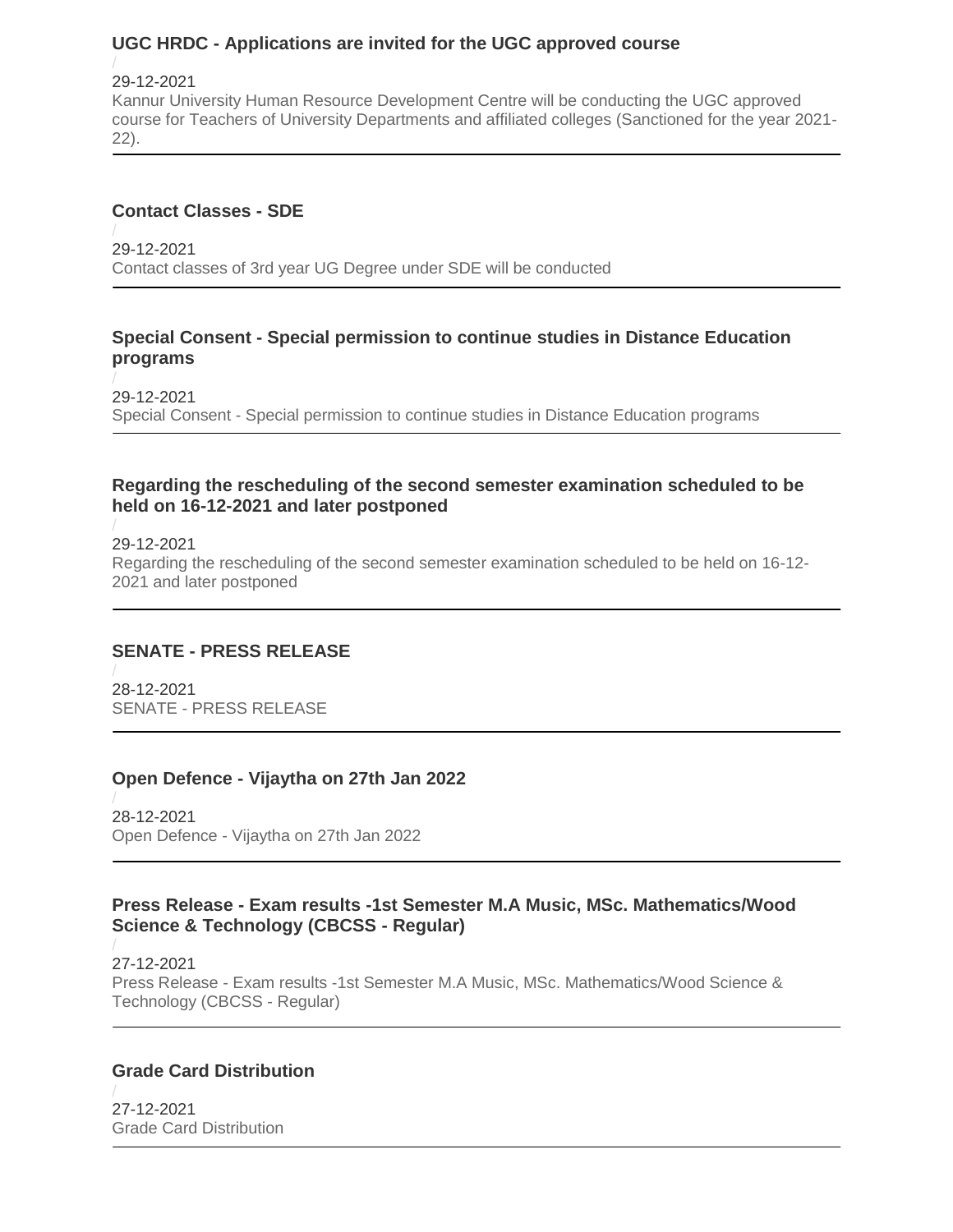# **UG 6th Semester - Re-Admission - inviting applications from students**

27-12-2021 UG 6th Semester - Re-Admission - [inviting applications from students](https://kannuruniversity.ac.in/media/documents/Circular_Re_Admission.pdf)

#### **University Teaching Departments- Starting new Department of Botany at mananthavady campus-from academic year 2021-22 onwards**

27-12-2021 University Teaching Departments- [Starting new Department of Botany at mananthavady campus](https://kannuruniversity.ac.in/media/documents/Acad_A2order.pdf)[from academic year 2021-22 onwards](https://kannuruniversity.ac.in/media/documents/Acad_A2order.pdf)

#### **SDE -Special Permission to remit the Tution Fee & Token Registration to continue course of study**

23-12-2021 [SDE -Special Permission to remit the Tution Fee & Token Registration to continue course of study](https://kannuruniversity.ac.in/media/documents/Token_regn_merged.pdf)

#### **Additional Co-operation Admission**

23-12-2021 [Additional Co-operation Admission -](https://kannuruniversity.ac.in/media/documents/Addln_co-op_Notfn_pUPilgg.pdf) School of Distance Education

#### **II Yr MA English Project Submission Last date**

23-12-2021 [II Yr MA English Project Submission Last date](https://kannuruniversity.ac.in/media/documents/II_yr_MA_English_Project.pdf)

#### **Private Registration Last Date extended**

22-11-2021 [Private Registration Last Date extended](https://kannuruniversity.ac.in/media/documents/private_date_extended_22-11-2021.pdf)

#### **School of Distance Educaion - Contact class on 25-12-2021,26.12.2021 Reg.**

22-12-2021 School of Distance Educaion - [Contact class on 25-12-2021,26.12.2021 Reg.](https://kannuruniversity.ac.in/media/documents/Contact_class.pdf)

#### **Vacancy notification - for SC/ST in MSc. Clinical and Counselling Psychology, Mangattuparamba**

21-12-2021 [1seat vacant for SC/ST in MSc. Clinical and Counselling Psychology](https://kannuruniversity.ac.in/media/documents/sbs.pdf)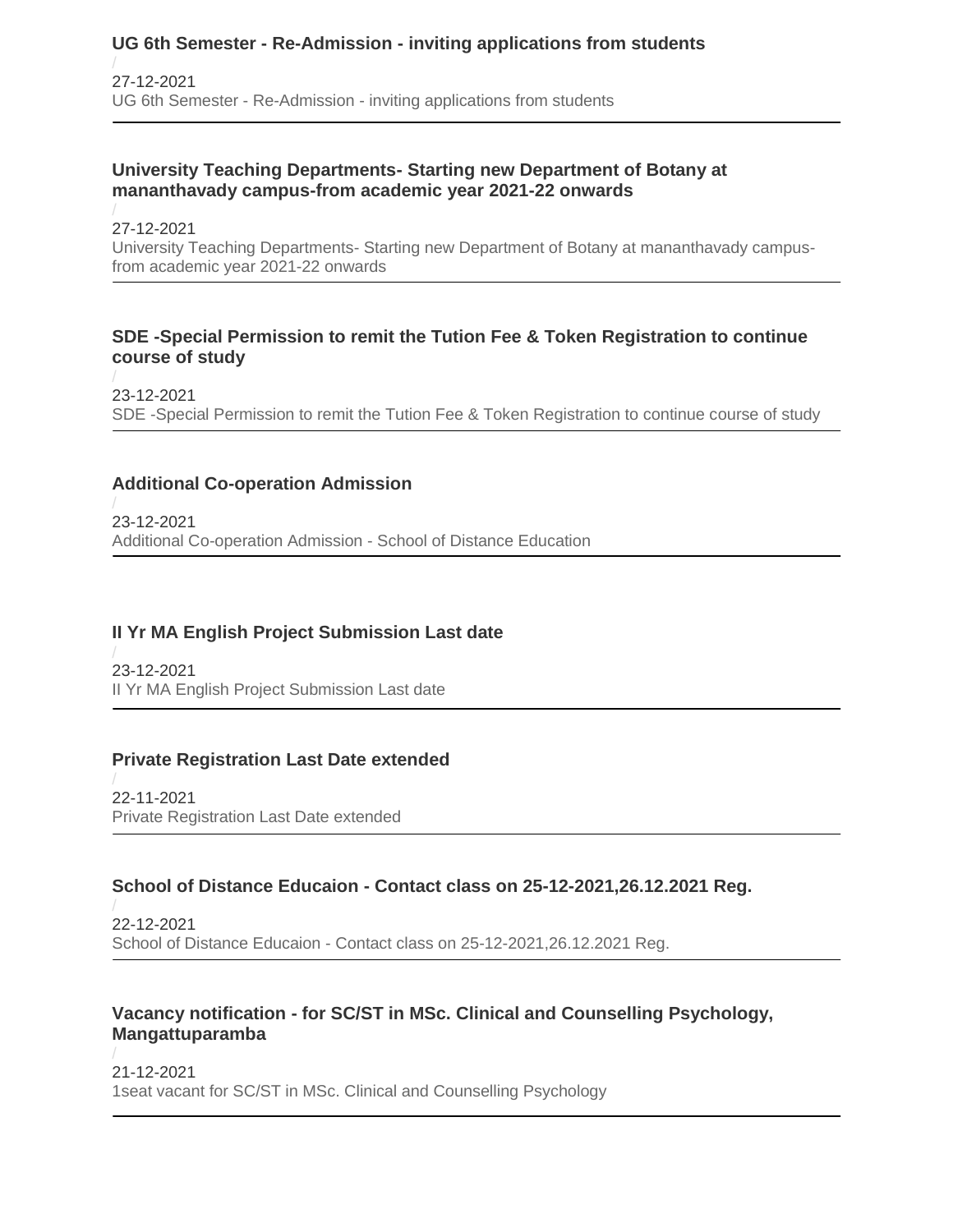### **Circular - Permitting Covid positive candidates to attend examinations Reg**

17-12-2021 Circular - [Permitting Covid positive candidates to attend examinations Reg](https://kannuruniversity.ac.in/media/documents/circular-covid-exam.pdf)

### **SPOT ADMISSION - MCA ( 2021-2022 )**

16-12-2021 [SPOT ADMISSION -](https://kannuruniversity.ac.in/media/documents/16-12-2021_MCA_announcemt-converted.pdf) MCA ( 2021-2022 )

### **Visit of Examinations Reforms Commission on 20.12.2021**

16-12-2021 [Visit of Examinations Reforms Commission on 20.12.2021](https://kannuruniversity.ac.in/media/documents/08.12.2021_kVQafPK.pdf)

### **UG / PG PRACTICAL MARK UPLOADING - AFFILIATED COLLEGES**

16-12-2021 [UG / PG PRACTICAL MARK UPLOADING -](https://kannuruniversity.ac.in/media/documents/16.12.2021.pdf) AFFILIATED COLLEGES

### **PhD Entrance Examination 2021-'22 hall tickets released**

15-12-2021 [PhD Entrance Examination 2021-'22 hall tickets released](https://kannuruniversity.ac.in/media/documents/RD-C1-3701-2021_Press_Release_UHDqMQO.pdf)

#### **Regarding Contact Classes of Third Year Graduate Students, Distance Education Department, Kannur University**

15-12-2021 [Contact Classes of Third Year Graduate Students, Distance Education Department, Kannur](https://kannuruniversity.ac.in/media/documents/ContactClss.pdf)  **[University](https://kannuruniversity.ac.in/media/documents/ContactClss.pdf)** 

#### **Press Release**

15-12-2021 [Press Release](https://kannuruniversity.ac.in/media/documents/Press_release_Date_extension.pdf)

### **Press Release - Spot Admission**

10-12-2021 കണ്ണൂര്സരവ് [കലാശാലയുടെ](https://kannuruniversity.ac.in/media/documents/10-12-2021_announncement-converted.pdf) മഞ്ചേശവരം നിയമ പഠന വകുപ്പിൽ LLM [പ്പഞ്ചവശനത്തിന്സീറ്റ്ഒഴിവ്](https://kannuruniversity.ac.in/media/documents/10-12-2021_announncement-converted.pdf)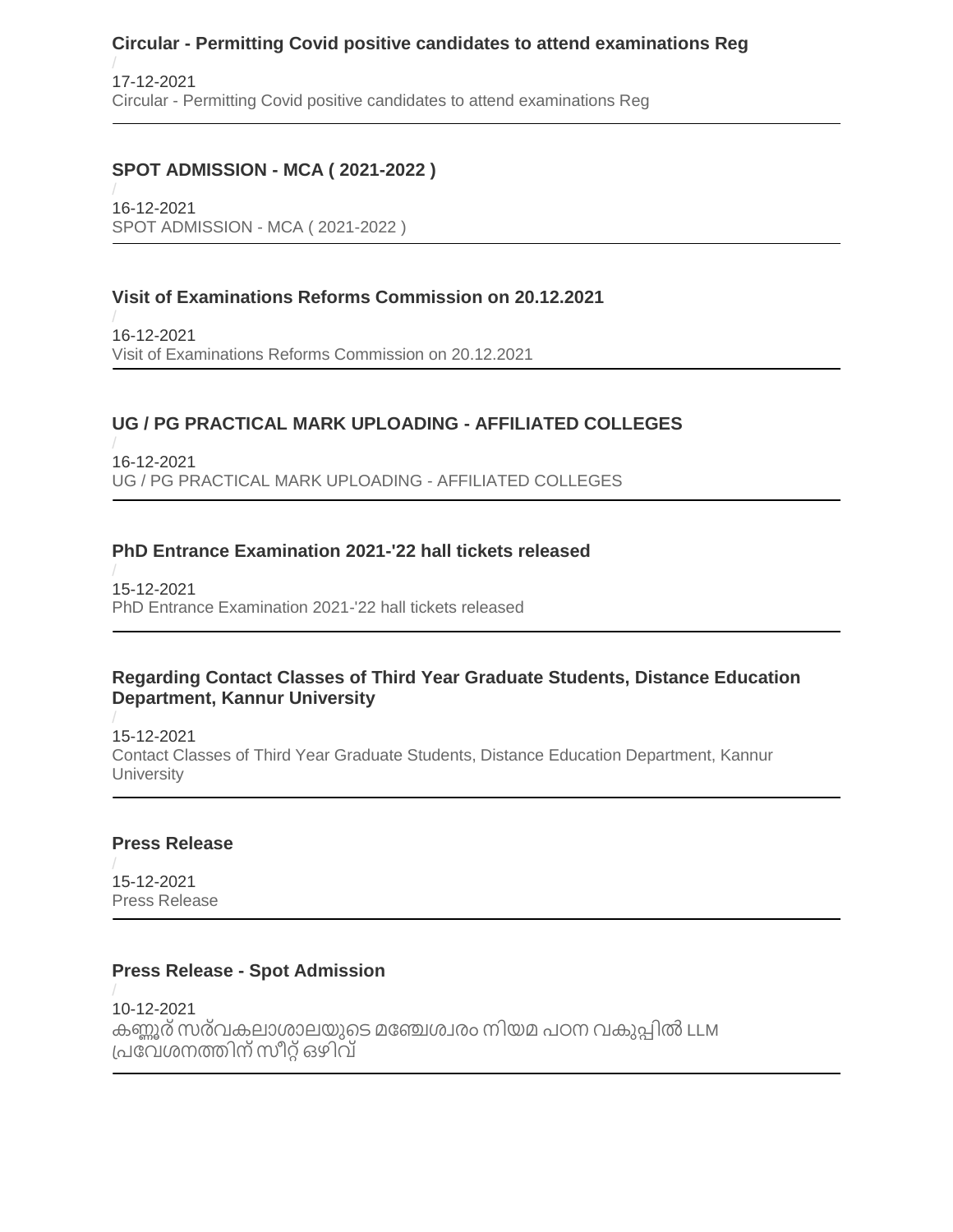#### **Press Release - Grade Card Distribution**

08-12-2021 Press Release - [Grade Card Distribution](https://kannuruniversity.ac.in/media/documents/Press__Release-_Grade_Card_Distribution.pdf)

#### **Open Defence - Sri. Rakesh K E**

08-12-2021 [Opend Defence of Sri. Rakesh K E will be conducted on 30-12-2021](https://kannuruniversity.ac.in/media/documents/RA-PRESS.pdf)

### **Opend Defence of Sri. Yasir K**

08-12-2021 [Opend Defence of Sri. Yasir K will be conducted on 20-12-2021](https://kannuruniversity.ac.in/media/documents/PR-Yasir-1.pdf)

#### **Private Registration Enrollment Number - School of Distance Education**

08.12.2021 [Private Registration Enrollment Number -](https://kannuruniversity.ac.in/media/documents/Private_Registration_Enrolment_no_OfcNVWf.pdf) School of Distance Education

#### **Ph. D. Programme 2021-22 - Entrance Examination - List of Candidates Exempted / Appearing**

08-12-2021

[List of candidates who have to appearfor the entrance examinationfor admission to Ph.D.](https://kannuruniversity.ac.in/media/documents/RD-C1-3701-2021_IV-2-23.pdf)  Programme 2021– [22 as per the data furnished by the candidates during online registration](https://kannuruniversity.ac.in/media/documents/RD-C1-3701-2021_IV-2-23.pdf)

#### **Press Release - Research Directorate**

08-12-2021 2021 - 2022 വർഷത്തെ പി.എച്.ഡി പ്രവേശനത്തിനായി 25.09.2021 തിയ്യതിയിലെ വിജ്ഞാപന [പ്പകാരംഅഞ്ചപക്ഷിച്ചവർക്കുളള്](https://kannuruniversity.ac.in/media/documents/RD-C1-3701-2021_Press_Release.pdf) പ്പഞ്ചവശന പരീക്ഷ19.12.2021ഞായറാഴ്ച ,രാവിലെ 11മണി മുതൽ മാങ്ങാട്ടുപറമ്പ ക്യാമ്പസ് വെച്ച് നടത്തുന്നതാണ്

#### **School of Distance Education - Contact Class**

07-12-2021 School of Distance Education - [Contact Class for 3rd year UG Programme will be conducted](https://kannuruniversity.ac.in/media/documents/Contact_cls.pdf)

#### **Spot Admission**

06-12-2021 [Seat Vaccant for BA-LL.B ,LL.M 2021-22 at palayad Campus](https://kannuruniversity.ac.in/media/documents/06-12-2021-announcement.pdf)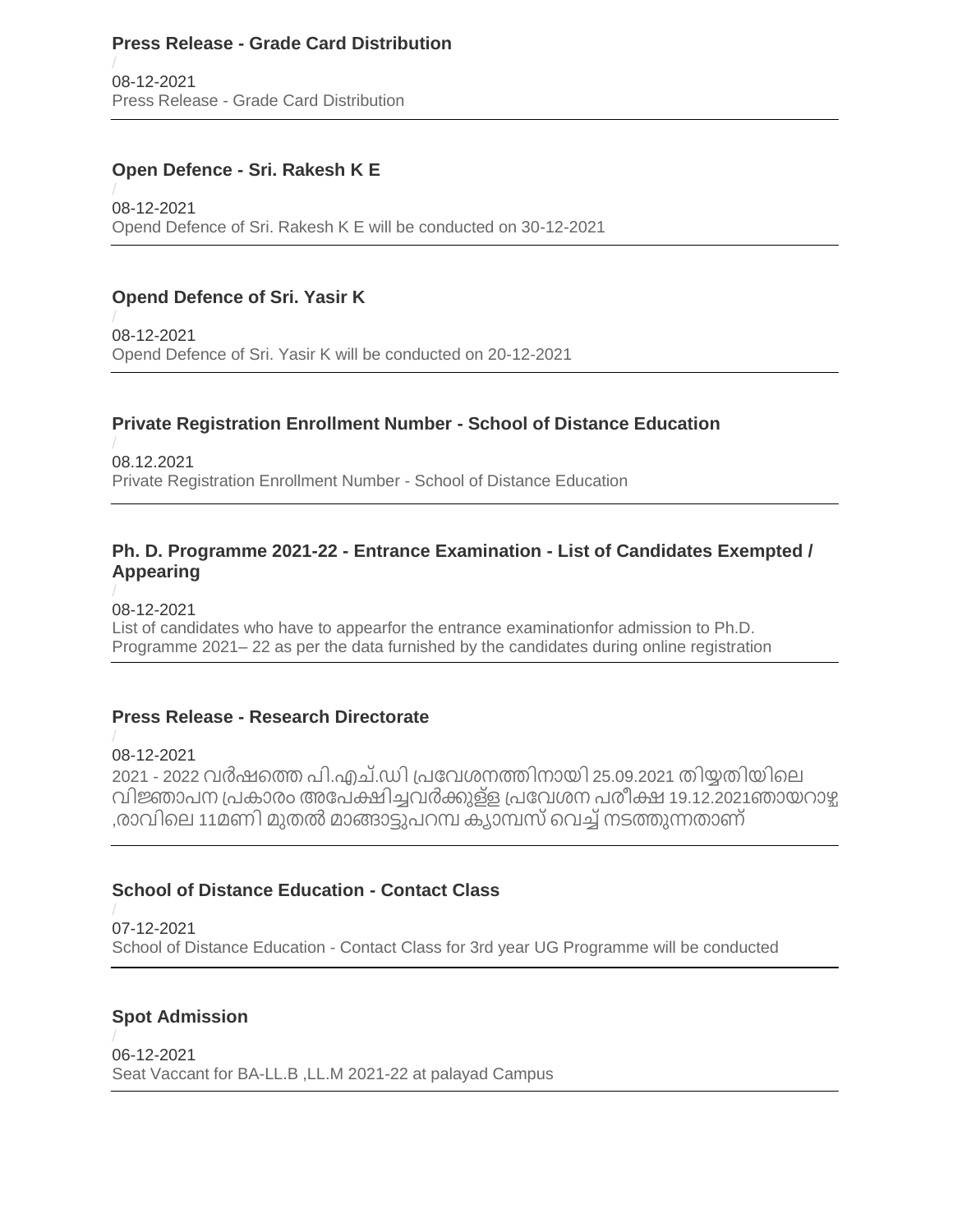06-12-2021 [Student Adoption Scheme](https://kannuruniversity.ac.in/media/documents/STUDENT_ADOPTION_SCHEME_SHORTLISTING.pdf)

### **Spot Admission**

04-12-2021 [Seats vacant for MSc. NanoScience and Nanotechnology at Swami Ananda Theertha Campus](https://kannuruniversity.ac.in/media/documents/04-12-2021-converted.pdf)

#### **Civil Service Training Institute - Admissions open for Traingin on Optional Subjects and KAS Examinations coaching**

04-12-2021 [Applications are invited for admission to Training on optional subjects 2021-22 and Kerala](https://kannuruniversity.ac.in/media/documents/notification_2021-22_OPTIONAL-converted-merged.pdf)  [Administrative Service Examination Coaching -](https://kannuruniversity.ac.in/media/documents/notification_2021-22_OPTIONAL-converted-merged.pdf) Prelims Cum Mains

### **Press Release 03-12-2021**

03-12-2021 [Press Release 03-12-2021](https://kannuruniversity.ac.in/media/documents/press_release_03-12-2021.pdf)

# **Open Defence Smt. Jothi MPV**

03-12-2021 [Open Defence Smt. Jothi MPV will be conducted on 15-12-2021](https://kannuruniversity.ac.in/media/documents/od_jothi.pdf)

### **Press Release 02-12-2021**

02-12-2021 [Press Release 02-12-2021](https://kannuruniversity.ac.in/media/documents/press_release_02-12-2021.pdf)

### **Private Registration - Last date extended**

02-12-2021 [Private Registration -](https://kannuruniversity.ac.in/media/documents/press_private_reg.pdf) Last date extended

# **സർക്കുലർ - കണ്ണൂർ സർവകലാശാല - കകരള സർക്കാരിന്റെ ആകരാഗ്യ ഇൻഷുെൻസ്പദ്ധതി**

### 02-12-2021

സർക്കുലർ - കണ്ണൂർ സർവകലാശാല - കേരള സർക്കാരിന്റെ ആരോഗ്യ [ഇൻഷുറൻസ്പദ്ധതി](https://kannuruniversity.ac.in/media/documents/AD_C2-Circular.pdf) (MEDISEP) യുടെആദ്യഘട്ടം ലഭ്യമാക്കിയ വിവരങ്ങളുടെ പരിഞ്ചശാധന - രണ്ാം ഘട്ട വിവര ഞ്ചശഖരണം - [ജീവനക്കാർക്കും](https://kannuruniversity.ac.in/media/documents/AD_C2-Circular.pdf) [ടപൻഷൻകാർക്കുമുള്ളമാർഗ](https://kannuruniversity.ac.in/media/documents/AD_C2-Circular.pdf) നിർഞ്ചദ്ശങ്ങൾ